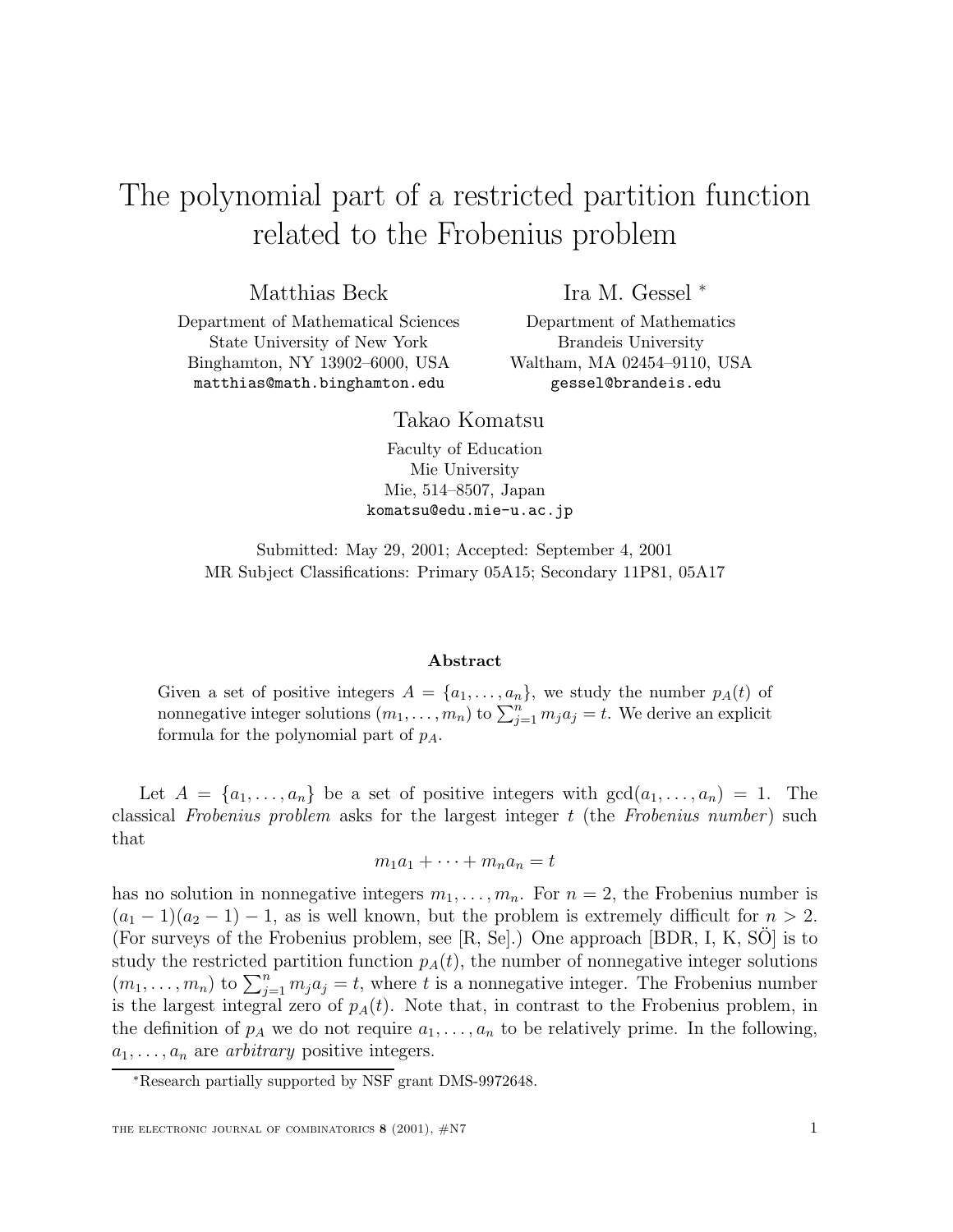It is clear that  $p_A(t)$  is the coefficient of  $z^t$  in the generating function

$$
G(z) = \frac{1}{(1 - z^{a_1}) \cdots (1 - z^{a_n})}.
$$

If we expand  $G(z)$  by partial fractions, we see that  $p<sub>A</sub>(t)$  can be written in the form

$$
\sum_{\lambda} P_{A,\lambda}(t) \lambda^t,
$$

where the sum is over all complex numbers  $\lambda$  such that  $\lambda^{a_i} = 1$  for some i, and  $P_{A,\lambda}(t)$  is a polynomial in t. The aim of this paper is to give an explicit formula for  $P_{A,1}(t)$ , which we denote by  $P_A(t)$  and call the *polynomial part* of  $p_A(t)$ . It is easy to see that  $P_A(t)$  is a polynomial of degree  $n-1$ . (More generally, the degree of  $P_{A,\lambda}(t)$  is one less than the number of values of i for which  $\lambda^{a_i} = 1$ .) It is well known [PS, Problem 27] that

$$
p_A(t) = \frac{t^{n-1}}{(n-1)! a_1 \cdots a_n} + O(t^{n-2}).
$$

Our theorem is a refinement of this statement. We note that Israilov derived a more complicated formula for  $P_A(t)$  in [I].

Let us define  $Q_A(t)$  by  $p_A(t) = P_A(t) + Q_A(t)$ . From the partial fraction expansion above, it is clear that  $Q_A$  (and hence also  $p_A$ ) is a *quasi-polynomial*, that is, an expression of the form

$$
c_d(t)t^d + \cdots + c_1(t)t + c_0(t),
$$

where  $c_0, \ldots, c_d$  are periodic functions in t. (See, for example, Stanley [St, Section 4.4], for more information about quasi-polynomials.) In the special case in which the  $a_i$  are pairwise relatively prime, each  $P_{A,\lambda}(t)$  for  $\lambda \neq 1$  is a constant, and thus  $Q_A(t)$  is a periodic function with average value 0, and this property determines  $Q_A(t)$ , and thus  $P_A(t)$ . Discussions of  $Q_A(t)$  can be found, for example, in [BDR, I, K].

We define the *Bernoulli numbers*  $B_i$  by

$$
\frac{z}{e^z - 1} = \sum_{j \ge 0} B_j \frac{z^j}{j!}
$$
 (1)

(so  $B_0 = 1, B_1 = -\frac{1}{2}, B_2 = \frac{1}{6}, B_4 = -\frac{1}{30}$ , and  $B_n = 0$  if *n* is odd and greater than 1.) **Theorem.**

$$
P_A(t) = \frac{1}{a_1 \cdots a_n} \sum_{m=0}^{n-1} \frac{(-1)^m}{(n-1-m)!} \sum_{k_1 + \cdots + k_n = m} a_1^{k_1} \cdots a_n^{k_n} \frac{B_{k_1} \cdots B_{k_n}}{k_1! \cdots k_n!} t^{n-1-m}
$$
  
\n
$$
= \frac{1}{a_1 \cdots a_n} \sum_{m=0}^{n-1} \frac{(-1)^m}{(n-1-m)!}
$$
  
\n
$$
\times \sum_{k_1 + 2k_2 \cdots + mk_m = m} \frac{(-1)^{k_2 + \cdots + k_m}}{k_1! \cdots k_m!} \left(\frac{B_1 s_1}{1 \cdot 1!}\right)^{k_1} \cdots \left(\frac{B_m s_m}{m \cdot m!}\right)^{k_m} t^{n-1-m},
$$
 (3)

THE ELECTRONIC JOURNAL OF COMBINATORICS **8** (2001),  $\#N7$  2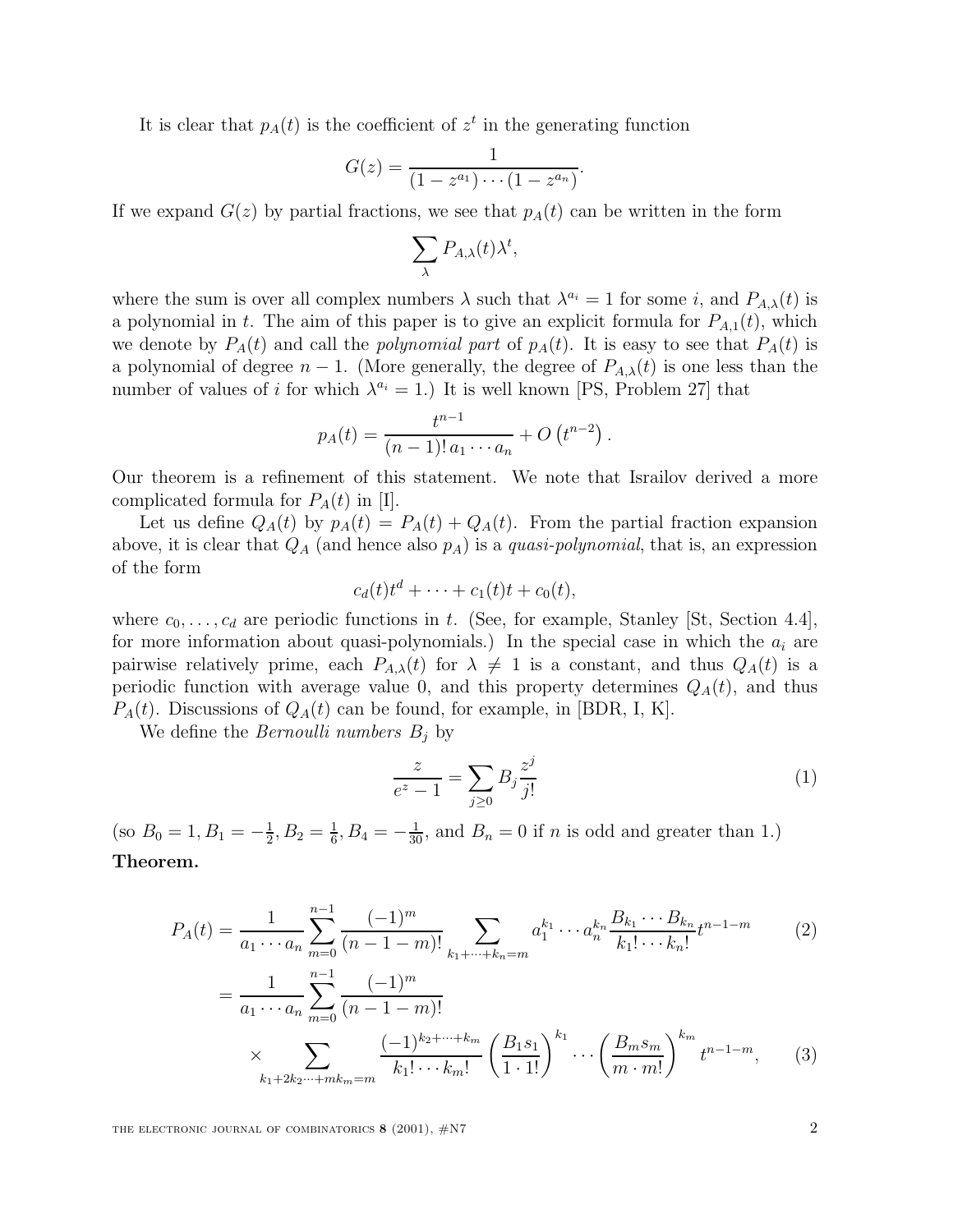where  $s_i = a_1^i + \cdots + a_n^i$ .

As an intermediate step, we first prove the following more elegant but less explicit formula for  $P_A(t)$ .

**Proposition.**  $P_A(t)$  is the constant term in z in

$$
-\frac{ze^{-tz}}{(1-e^{a_1z})\cdots(1-e^{a_nz})}.
$$

*Proof.* As noted earlier,  $p_A(t)$  is the coefficient of  $z^t$  in the generating function

$$
G(z) = \frac{1}{(1 - z^{a_1}) \cdots (1 - z^{a_n})}
$$

Hence if we let  $f(z) = G(z)/z^{t+1}$  then  $p_A(t) = \text{Res}(f(z), z = 0)$ . As in [BDR], we use the residue theorem to derive a formula for  $p_A(t)$ . Since clearly  $\lim_{R\to\infty}\int_{|z|=R}$  $f(z) dz = 0,$ 

$$
p_A(t) = -\operatorname{Res}(f(z), z = 1) - \sum \operatorname{Res}(f(z), z = \lambda).
$$

Here the sum is over all nontrivial  $a_1,\ldots,a_n$ th roots of unity  $\lambda$ . It is not hard to see that Res( $f(z)$ ,  $z = \lambda$ ) may be expressed in the form  $u_{\lambda}(t)\lambda^{-t}$  for some polynomial  $u_{\lambda}(t)$ , and thus it follows from our earlier discussion that  $-$  Res $(f(z), z = \lambda) = P_{A,\lambda^{-1}}(t)\lambda^{-t}$ . In particular,

$$
P_A(t) = -\operatorname{Res}(f(z), z = 1).
$$

To compute this residue, note that

$$
ext{Res}(f(z), z = 1) = \text{Res}(e^{z} f(e^{z}), z = 0),
$$

so that

$$
P_A(t) = -\operatorname{Res}\left(\frac{e^{-tz}}{(1 - e^{a_1 z}) \cdots (1 - e^{a_n z})}, z = 0\right). \tag{4}
$$

.

*Proof of the theorem.* The coefficient of  $t^{n-1-m}$  in  $P_A(t)$  is by (4) the coefficient of  $z^{-n+m}$ in

$$
\frac{(-1)^{n-m}}{(n-1-m)!} \cdot \frac{1}{(1-e^{a_1z})\cdots(1-e^{a_nz})},
$$

which is the coefficient of  $z^m$  in

$$
\frac{(-1)^m}{(n-1-m)! a_1 \cdots a_n} B(a_1 z) \cdots B(a_n z), \tag{5}
$$

where  $B(z) = z/(e^z - 1)$ , and this implies (2).

To prove (3), we first note that

$$
\log\left(\frac{z}{e^z - 1}\right) = \sum_{j \ge 1} (-1)^{j-1} \frac{B_j}{j} \frac{z^j}{j!},
$$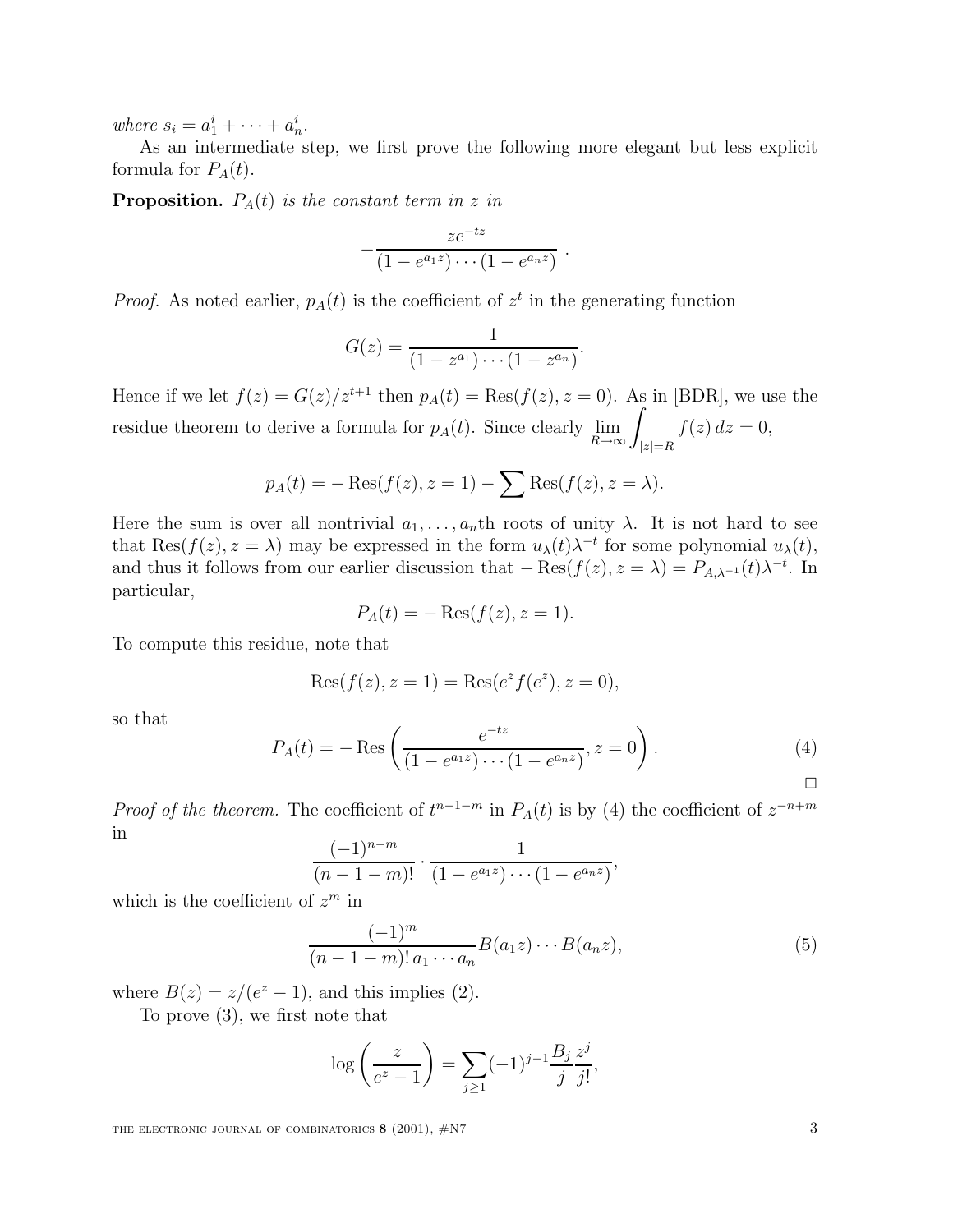as can easily be proved by differentiating both sides. Then

$$
B(a_1 z) \cdots B(a_n z) = \exp \sum_{j \ge 1} (-1)^{j-1} \frac{B_j s_j}{j!} \frac{z^j}{j!}
$$
  
= 
$$
\prod_{j \ge 1} \exp \left( (-1)^{j-1} \frac{B_j s_j}{j!} \frac{z^j}{j!} \right).
$$
 (6)

Since  $B_{2i+1} = 0$  for  $i > 0$ ,  $(-1)^{j-1}B_j = -B_j$  for  $j > 1$ , and (3) follows from (5) and (6).  $\Box$ 

Remark. It is possible to avoid the use of complex analysis and give a purely formal power series proof of the theorem. We indicate here how this can be done. We work with formal Laurent series, which are power series with finitely many negative powers of the variable. If  $F(z) = \sum_i u_i z^i$  is a formal Laurent series  $(u_i$  is nonzero for only finitely many negative values of i) then the *residue* of  $F(z)$  is res  $F(z) = u_{-1}$ . An elementary fact about formal Laurent series is the change of variables formula for residues: If  $g(z)$  is a formal power series with  $g(0) = 0$  and  $g'(0) \neq 0$  then

$$
res F(z) = res F(g(z))g'(z).
$$

(See, for example, Goulden and Jackson [GJ, p. 15].)

By partial fractions, we have

$$
G(z) = \frac{1}{(1-z_1^a)\cdots(1-z^{a_m})} = \frac{c_1}{1-z} + \cdots + \frac{c_m}{(1-z)^m} + R(z),
$$

where  $R(z)$  is a rational function of z with denominator not divisible by  $1-z$ . It follows from our earlier discussion that

$$
\sum_{t=0}^{\infty} P_A(t) z^t = \frac{c_1}{1-z} + \dots + \frac{c_m}{(1-z)^m}
$$

and thus

$$
P_A(t) = \sum_{l=1}^{\infty} c_l \binom{t+l-1}{l-1},
$$

where we take  $c_l$  to be 0 for  $l>m$ . Now let  $U(z) = G(1-z)$ . Then

$$
U(z) = \frac{1}{(1 - (1 - z)^{a_1}) \cdots (1 - (1 - z)^{a_m})}
$$
  
=  $\frac{c_1}{z} + \cdots + \frac{c_m}{z^m} + R(1 - z),$ 

where  $R(1-z)$  has a formal power series expansion (with no negative powers of z), and thus  $c_l = \text{res } z^{l-1}U(z)$ . Note that this holds for all  $l \geq 1$ , since for  $l > m$ ,  $c_l = \text{res } z^{l-1}U(z) = 0$ .